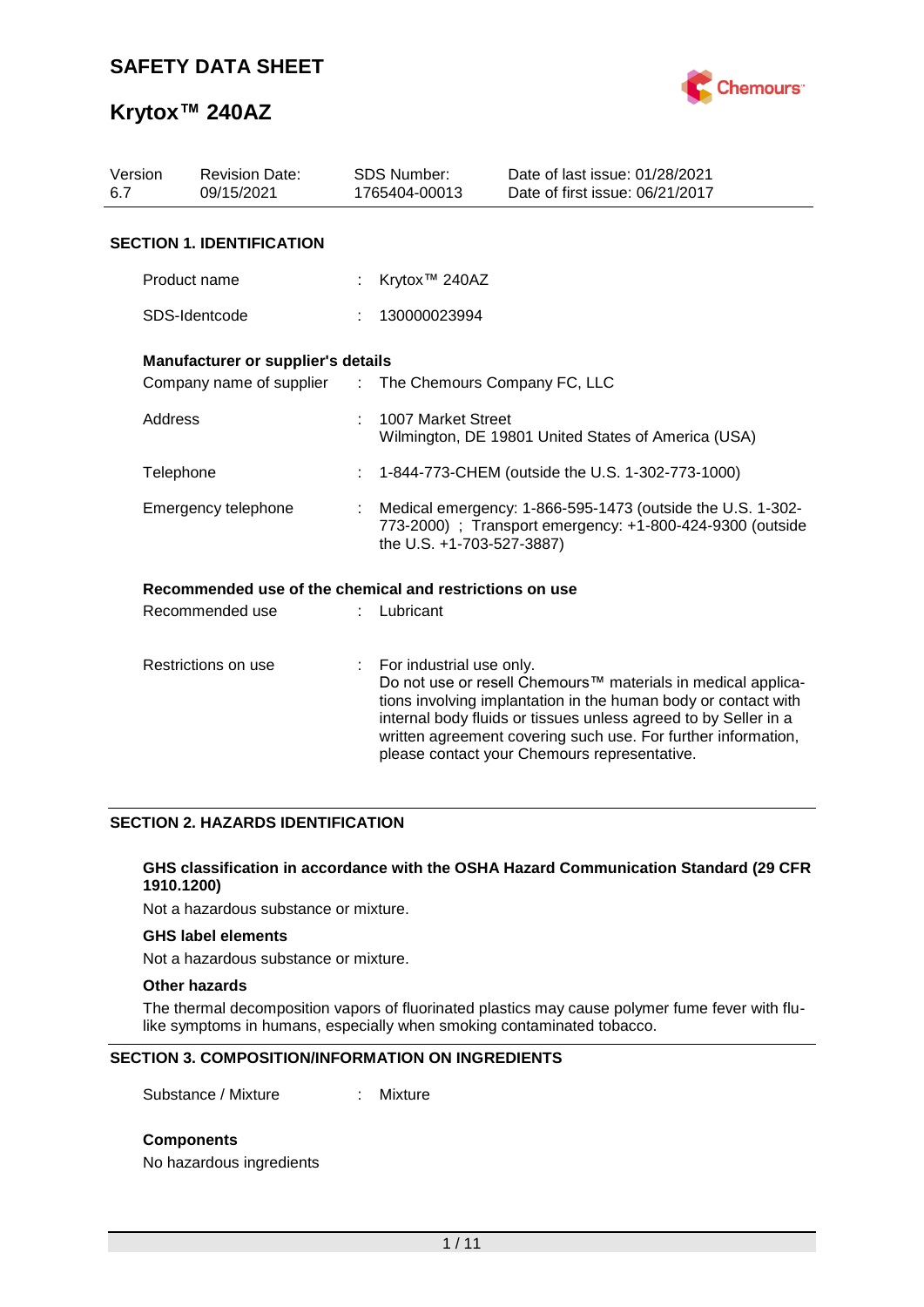

| Version<br>6.7                                                    | <b>Revision Date:</b><br>09/15/2021  |    | <b>SDS Number:</b><br>1765404-00013                                                                                                                                                                                                                                                                                                                            | Date of last issue: 01/28/2021<br>Date of first issue: 06/21/2017                                    |  |  |  |  |
|-------------------------------------------------------------------|--------------------------------------|----|----------------------------------------------------------------------------------------------------------------------------------------------------------------------------------------------------------------------------------------------------------------------------------------------------------------------------------------------------------------|------------------------------------------------------------------------------------------------------|--|--|--|--|
|                                                                   | <b>SECTION 4. FIRST AID MEASURES</b> |    |                                                                                                                                                                                                                                                                                                                                                                |                                                                                                      |  |  |  |  |
| If inhaled                                                        |                                      |    | If inhaled, remove to fresh air.                                                                                                                                                                                                                                                                                                                               | Get medical attention if symptoms occur.                                                             |  |  |  |  |
| In case of skin contact                                           |                                      |    |                                                                                                                                                                                                                                                                                                                                                                | Wash with water and soap as a precaution.<br>Get medical attention if symptoms occur.                |  |  |  |  |
| In case of eye contact                                            |                                      | ÷. |                                                                                                                                                                                                                                                                                                                                                                | Flush eyes with water as a precaution.<br>Get medical attention if irritation develops and persists. |  |  |  |  |
| If swallowed                                                      |                                      |    | If swallowed, DO NOT induce vomiting.<br>Get medical attention if symptoms occur.<br>Rinse mouth thoroughly with water.                                                                                                                                                                                                                                        |                                                                                                      |  |  |  |  |
| Most important symptoms<br>and effects, both acute and<br>delayed |                                      |    | Inhalation may provoke the following symptoms:<br>Irritation<br>Lung edema<br>Eye contact may provoke the following symptoms<br><b>Blurred vision</b><br><b>Discomfort</b><br>Lachrymation<br>Skin contact may provoke the following symptoms:<br>Irritation<br>Redness<br>Inhalation may provoke the following symptoms:<br>Irritation<br>Shortness of breath |                                                                                                      |  |  |  |  |
|                                                                   | Protection of first-aiders           |    |                                                                                                                                                                                                                                                                                                                                                                | No special precautions are necessary for first aid responders.                                       |  |  |  |  |
| Notes to physician                                                |                                      |    | Treat symptomatically and supportively.                                                                                                                                                                                                                                                                                                                        |                                                                                                      |  |  |  |  |

## **SECTION 5. FIRE-FIGHTING MEASURES**

| Suitable extinguishing media             | $\sim 10^7$ | Not applicable<br>Will not burn                                                                                                                                                                                                |
|------------------------------------------|-------------|--------------------------------------------------------------------------------------------------------------------------------------------------------------------------------------------------------------------------------|
| Unsuitable extinguishing<br>media        | ÷.          | Not applicable<br>Will not burn                                                                                                                                                                                                |
| Specific hazards during fire<br>fighting | ÷.          | Exposure to combustion products may be a hazard to health.                                                                                                                                                                     |
| Hazardous combustion prod-<br>ucts       |             | Hydrogen fluoride<br>carbonyl fluoride<br>potentially toxic fluorinated compounds<br>aerosolized particulates<br>Carbon oxides                                                                                                 |
| Specific extinguishing meth-<br>ods      | ÷.          | Use extinguishing measures that are appropriate to local cir-<br>cumstances and the surrounding environment.<br>Use water spray to cool unopened containers.<br>Remove undamaged containers from fire area if it is safe to do |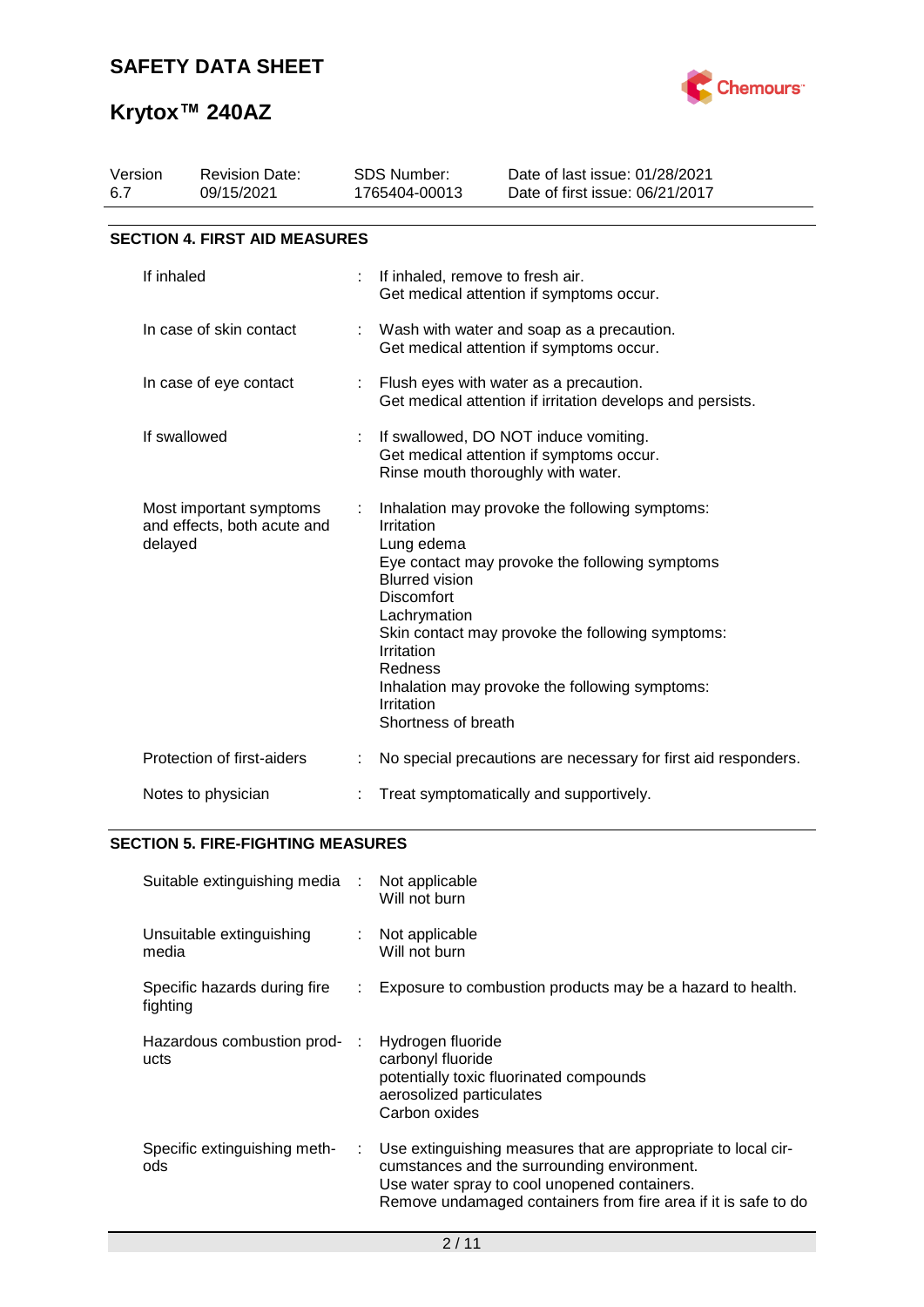

| Version<br>6.7                                                                  | <b>Revision Date:</b><br>09/15/2021                                                                                                                                                                                                                               |  | <b>SDS Number:</b><br>1765404-00013                                                                                 | Date of last issue: 01/28/2021<br>Date of first issue: 06/21/2017                                                                                                                                                                                                                                                                                                                                                                                                                                                                                                                                                        |  |  |  |
|---------------------------------------------------------------------------------|-------------------------------------------------------------------------------------------------------------------------------------------------------------------------------------------------------------------------------------------------------------------|--|---------------------------------------------------------------------------------------------------------------------|--------------------------------------------------------------------------------------------------------------------------------------------------------------------------------------------------------------------------------------------------------------------------------------------------------------------------------------------------------------------------------------------------------------------------------------------------------------------------------------------------------------------------------------------------------------------------------------------------------------------------|--|--|--|
|                                                                                 |                                                                                                                                                                                                                                                                   |  | SO.<br>Evacuate area.                                                                                               |                                                                                                                                                                                                                                                                                                                                                                                                                                                                                                                                                                                                                          |  |  |  |
| Special protective equipment<br>for fire-fighters                               |                                                                                                                                                                                                                                                                   |  | Wear self-contained breathing apparatus for firefighting if<br>necessary.<br>Use personal protective equipment.     |                                                                                                                                                                                                                                                                                                                                                                                                                                                                                                                                                                                                                          |  |  |  |
|                                                                                 | <b>SECTION 6. ACCIDENTAL RELEASE MEASURES</b>                                                                                                                                                                                                                     |  |                                                                                                                     |                                                                                                                                                                                                                                                                                                                                                                                                                                                                                                                                                                                                                          |  |  |  |
| Personal precautions, protec- :<br>tive equipment and emer-<br>gency procedures |                                                                                                                                                                                                                                                                   |  | Follow safe handling advice (see section 7) and personal pro-<br>tective equipment recommendations (see section 8). |                                                                                                                                                                                                                                                                                                                                                                                                                                                                                                                                                                                                                          |  |  |  |
|                                                                                 | Avoid release to the environment.<br>Environmental precautions<br>Prevent further leakage or spillage if safe to do so.<br>Retain and dispose of contaminated wash water.<br>Local authorities should be advised if significant spillages<br>cannot be contained. |  |                                                                                                                     |                                                                                                                                                                                                                                                                                                                                                                                                                                                                                                                                                                                                                          |  |  |  |
| Methods and materials for<br>containment and cleaning up                        |                                                                                                                                                                                                                                                                   |  | bent.<br>which regulations are applicable.                                                                          | Soak up with inert absorbent material.<br>For large spills, provide diking or other appropriate contain-<br>ment to keep material from spreading. If diked material can be<br>pumped, store recovered material in appropriate container.<br>Clean up remaining materials from spill with suitable absor-<br>Local or national regulations may apply to releases and dispo-<br>sal of this material, as well as those materials and items em-<br>ployed in the cleanup of releases. You will need to determine<br>Sections 13 and 15 of this SDS provide information regarding<br>certain local or national requirements. |  |  |  |

### **SECTION 7. HANDLING AND STORAGE**

| <b>Technical measures</b>                     |                | See Engineering measures under EXPOSURE<br>CONTROLS/PERSONAL PROTECTION section.                                                                                                                                           |
|-----------------------------------------------|----------------|----------------------------------------------------------------------------------------------------------------------------------------------------------------------------------------------------------------------------|
| Local/Total ventilation                       |                | Use only with adequate ventilation.                                                                                                                                                                                        |
| Advice on safe handling                       | ÷              | Handle in accordance with good industrial hygiene and safety<br>practice, based on the results of the workplace exposure as-<br>sessment<br>Take care to prevent spills, waste and minimize release to the<br>environment. |
| Conditions for safe storage                   | $\mathbb{R}^n$ | Keep in properly labeled containers.<br>Store in accordance with the particular national regulations.                                                                                                                      |
| Materials to avoid                            | ÷              | No special restrictions on storage with other products.                                                                                                                                                                    |
| Further information on stor-<br>age stability |                | No decomposition if stored and applied as directed.                                                                                                                                                                        |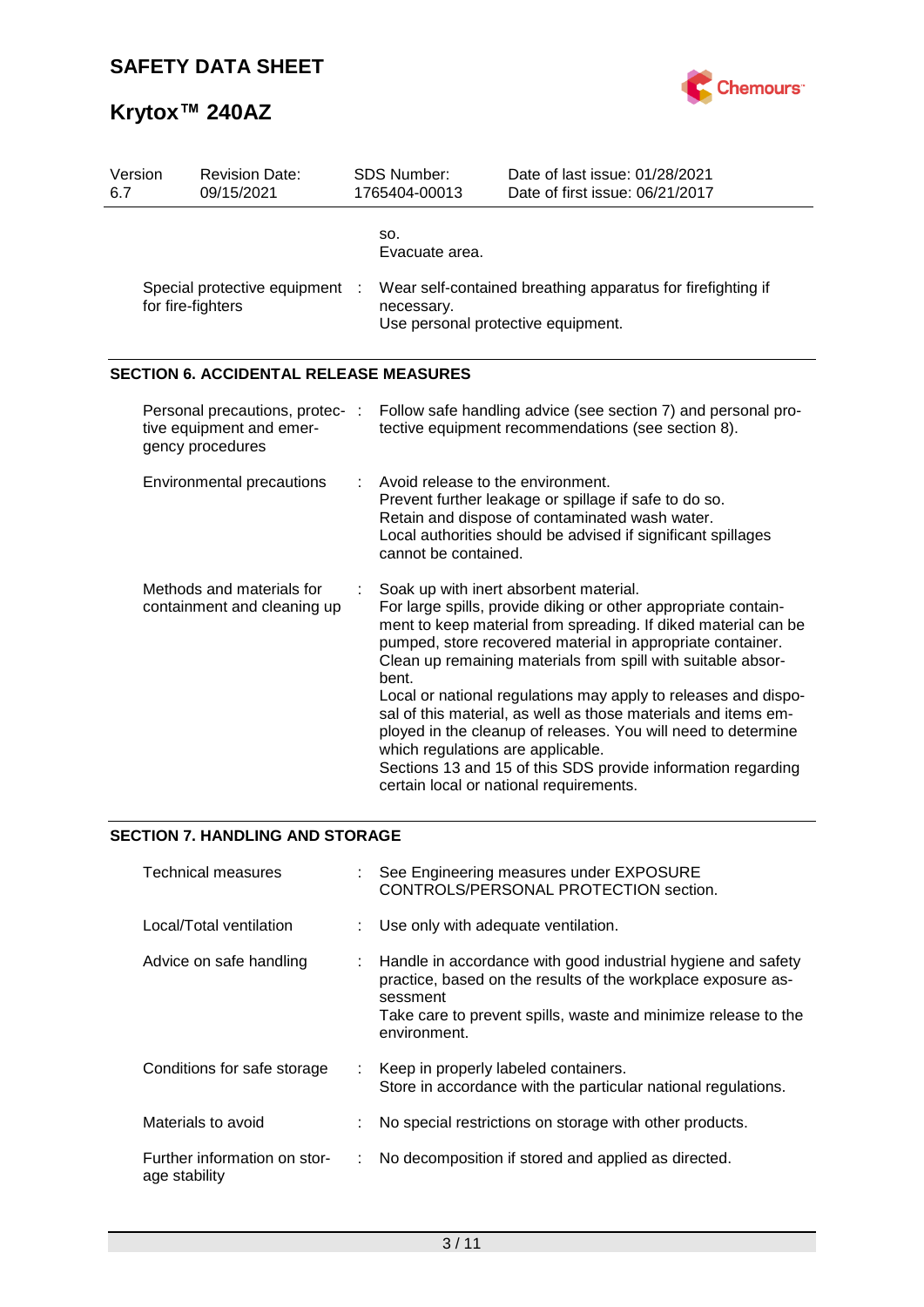

| Version | <b>Revision Date:</b> | SDS Number:   | Date of last issue: 01/28/2021  |
|---------|-----------------------|---------------|---------------------------------|
| 6.7     | 09/15/2021            | 1765404-00013 | Date of first issue: 06/21/2017 |

### **SECTION 8. EXPOSURE CONTROLS/PERSONAL PROTECTION**

### **Ingredients with workplace control parameters**

Contains no substances with occupational exposure limit values.

#### **Occupational exposure limits of decomposition products**

| Components          | CAS-No.   | Value type<br>(Form of<br>exposure) | Control parame-<br>ters / Permissible<br>concentration | <b>Basis</b>        |
|---------------------|-----------|-------------------------------------|--------------------------------------------------------|---------------------|
| Hydrofluoric acid   | 7664-39-3 | <b>TWA</b>                          | $0.5$ ppm<br>(Fluorine)                                | <b>ACGIH</b>        |
|                     |           | $\mathsf{C}$                        | 2 ppm<br>(Fluorine)                                    | <b>ACGIH</b>        |
|                     |           | $\overline{C}$                      | 6 ppm<br>$5 \text{ mg/m}^3$                            | <b>NIOSH REL</b>    |
|                     |           | <b>TWA</b>                          | 3 ppm<br>$2.5 \text{ mg/m}^3$                          | <b>NIOSH REL</b>    |
|                     |           | <b>TWA</b>                          | 3 ppm                                                  | OSHA Z-2            |
| Carbonyl difluoride | 353-50-4  | <b>TWA</b>                          | 2 ppm                                                  | <b>ACGIH</b>        |
|                     |           | <b>STEL</b>                         | 5 ppm                                                  | <b>ACGIH</b>        |
|                     |           | <b>TWA</b>                          | 2 ppm<br>$5 \text{ mg/m}^3$                            | <b>NIOSH REL</b>    |
|                     |           | <b>ST</b>                           | 5 ppm<br>$15$ mg/m <sup>3</sup>                        | <b>NIOSH REL</b>    |
| Carbon dioxide      | 124-38-9  | <b>TWA</b>                          | 5,000 ppm                                              | <b>ACGIH</b>        |
|                     |           | <b>STEL</b>                         | 30,000 ppm                                             | <b>ACGIH</b>        |
|                     |           | <b>TWA</b>                          | $\overline{5,000}$ ppm<br>$9,000$ mg/m <sup>3</sup>    | <b>NIOSH REL</b>    |
|                     |           | <b>ST</b>                           | $30,000$ ppm<br>54,000 mg/m <sup>3</sup>               | <b>NIOSH REL</b>    |
|                     |           | <b>TWA</b>                          | 5,000 ppm<br>$9,000$ mg/m <sup>3</sup>                 | OSHA <sub>Z-1</sub> |
| Carbon monoxide     | 630-08-0  | <b>TWA</b>                          | 25 ppm                                                 | <b>ACGIH</b>        |
|                     |           | <b>TWA</b>                          | 35 ppm<br>$40$ mg/m <sup>3</sup>                       | <b>NIOSH REL</b>    |
|                     |           | $\mathsf{C}$                        | 200 ppm<br>229 mg/m <sup>3</sup>                       | <b>NIOSH REL</b>    |
|                     |           | <b>TWA</b>                          | 50 ppm<br>55 mg/m <sup>3</sup>                         | OSHA Z-1            |

**Engineering measures** : Processing may form hazardous compounds (see section 10).

Ensure adequate ventilation, especially in confined areas. Minimize workplace exposure concentrations.

### **Personal protective equipment**

Respiratory protection : General and local exhaust ventilation is recommended to maintain vapor exposures below recommended limits. Where concentrations are above recommended limits or are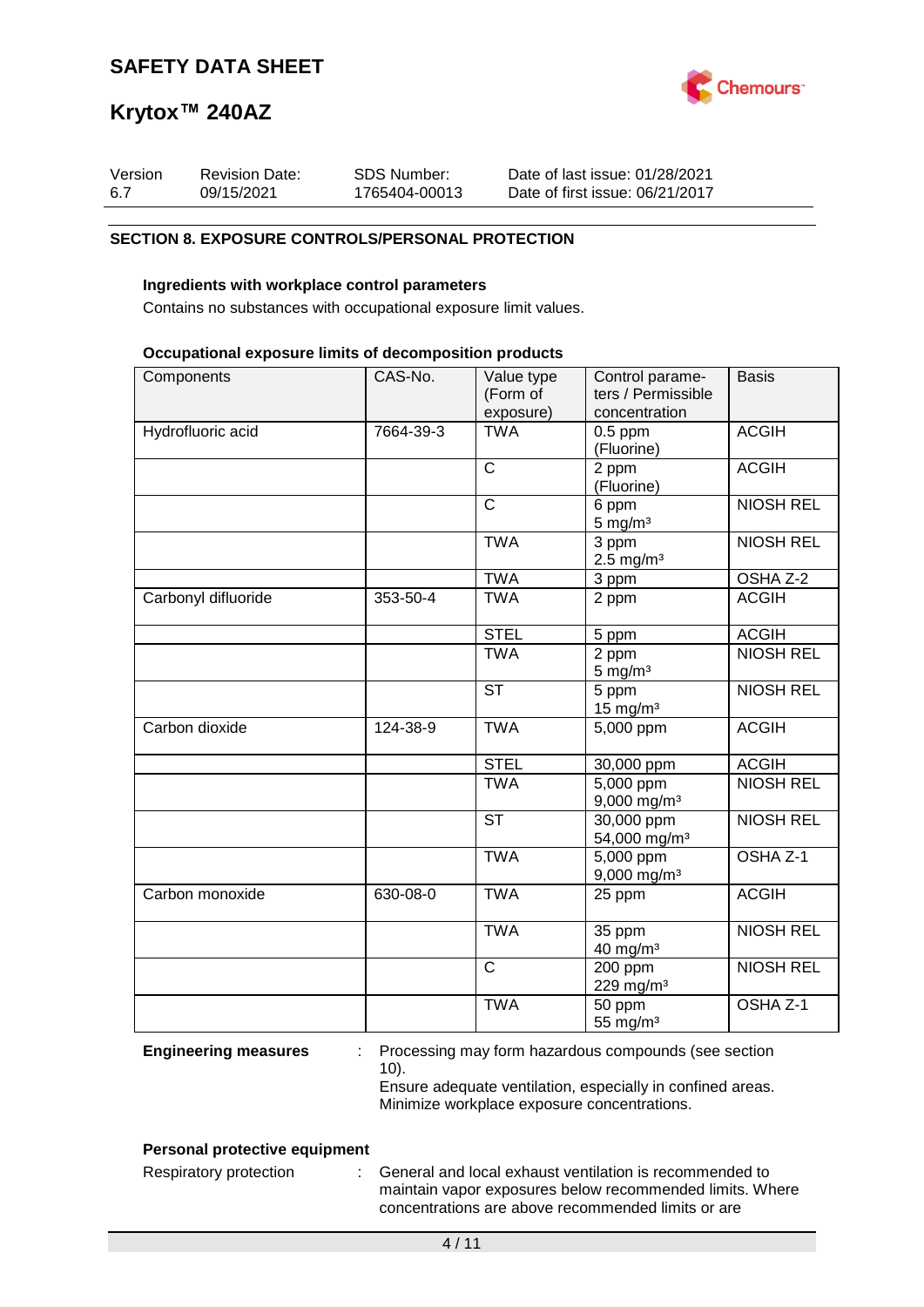

| Version<br>6.7   | <b>Revision Date:</b><br>09/15/2021 | <b>SDS Number:</b><br>1765404-00013                                                                                                                                                                                                                                                                                                                                                                                                                                                                                         | Date of last issue: 01/28/2021<br>Date of first issue: 06/21/2017                                                                                                                                                 |  |  |
|------------------|-------------------------------------|-----------------------------------------------------------------------------------------------------------------------------------------------------------------------------------------------------------------------------------------------------------------------------------------------------------------------------------------------------------------------------------------------------------------------------------------------------------------------------------------------------------------------------|-------------------------------------------------------------------------------------------------------------------------------------------------------------------------------------------------------------------|--|--|
|                  |                                     | unknown, appropriate respiratory protection should be worn.<br>Follow OSHA respirator regulations (29 CFR 1910.134) and<br>use NIOSH/MSHA approved respirators. Protection provided<br>by air purifying respirators against exposure to any hazar-<br>dous chemical is limited. Use a positive pressure air supplied<br>respirator if there is any potential for uncontrolled release,<br>exposure levels are unknown, or any other circumstance<br>where air purifying respirators may not provide adequate<br>protection. |                                                                                                                                                                                                                   |  |  |
|                  | Hand protection                     |                                                                                                                                                                                                                                                                                                                                                                                                                                                                                                                             |                                                                                                                                                                                                                   |  |  |
| <b>Remarks</b>   |                                     | Wash hands before breaks and at the end of workday.                                                                                                                                                                                                                                                                                                                                                                                                                                                                         |                                                                                                                                                                                                                   |  |  |
| Eye protection   |                                     | Safety glasses                                                                                                                                                                                                                                                                                                                                                                                                                                                                                                              | Wear the following personal protective equipment:                                                                                                                                                                 |  |  |
|                  | Skin and body protection            |                                                                                                                                                                                                                                                                                                                                                                                                                                                                                                                             | Skin should be washed after contact.                                                                                                                                                                              |  |  |
| Hygiene measures |                                     | king place.                                                                                                                                                                                                                                                                                                                                                                                                                                                                                                                 | If exposure to chemical is likely during typical use, provide<br>eye flushing systems and safety showers close to the wor-<br>When using do not eat, drink or smoke.<br>Wash contaminated clothing before re-use. |  |  |

### **SECTION 9. PHYSICAL AND CHEMICAL PROPERTIES**

| Appearance                                   | t | Grease                                              |
|----------------------------------------------|---|-----------------------------------------------------|
| Color                                        | t | white                                               |
| Odor                                         | t | odorless                                            |
| <b>Odor Threshold</b>                        | ÷ | No data available                                   |
| рH                                           |   | : 7                                                 |
| Melting point/freezing point                 | ÷ | 608 °F / 320 °C                                     |
| Initial boiling point and boiling :<br>range |   | No data available                                   |
| Flash point                                  | t | Method: Pensky-Martens closed cup<br>Not applicable |
| Evaporation rate                             | ÷ | Not applicable                                      |
| Flammability (solid, gas)                    | ÷ | Will not burn                                       |
| Upper explosion limit / Upper :              |   | No data available                                   |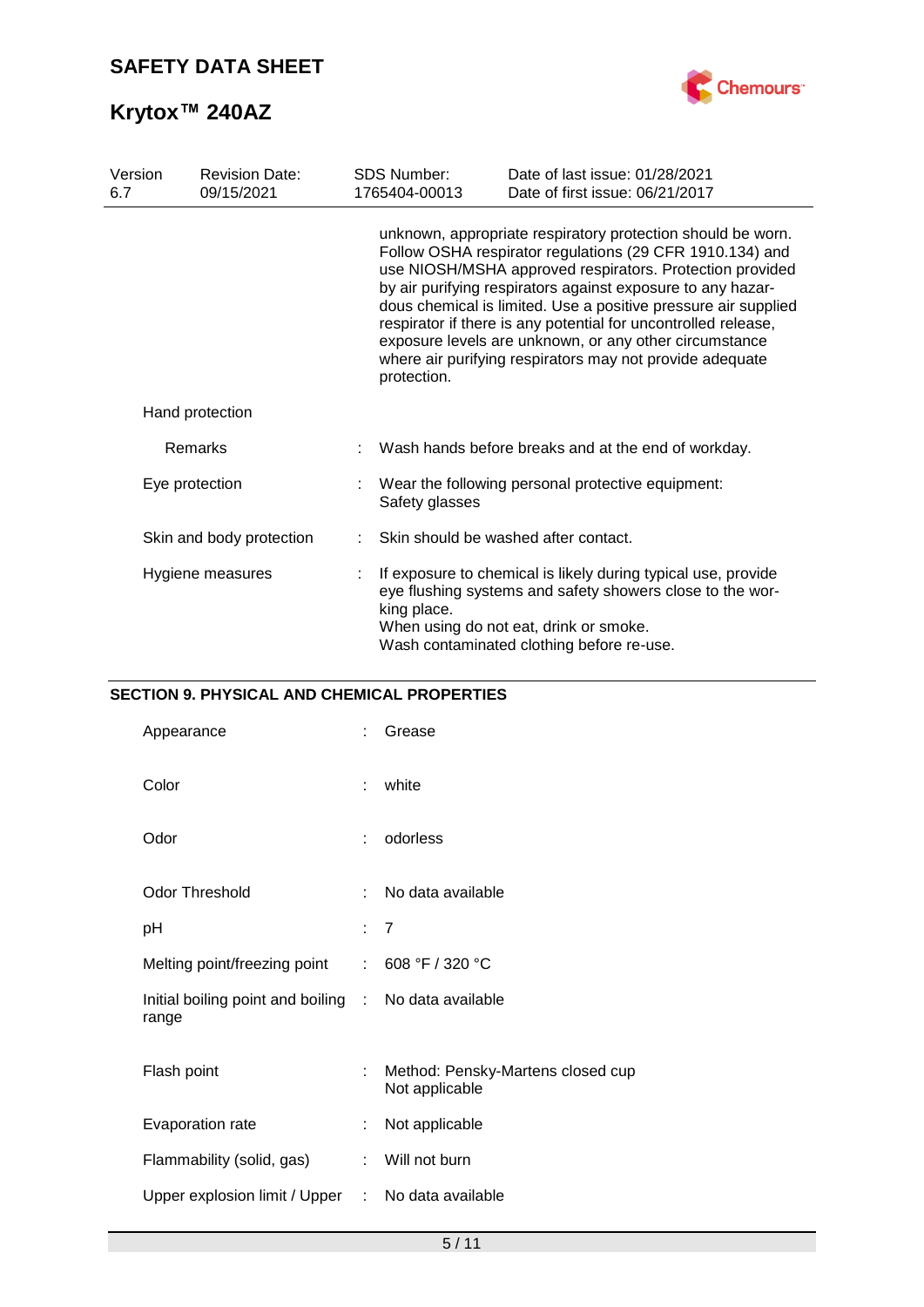

| Version<br>6.7                                      |                          | <b>Revision Date:</b><br>09/15/2021 |                   | <b>SDS Number:</b><br>1765404-00013                      | Date of last issue: 01/28/2021<br>Date of first issue: 06/21/2017 |
|-----------------------------------------------------|--------------------------|-------------------------------------|-------------------|----------------------------------------------------------|-------------------------------------------------------------------|
|                                                     |                          | flammability limit                  |                   |                                                          |                                                                   |
| Lower explosion limit / Lower<br>flammability limit |                          | $\mathcal{L}$                       | No data available |                                                          |                                                                   |
|                                                     |                          | Vapor pressure                      | ÷.                | Not applicable                                           |                                                                   |
|                                                     |                          | Relative vapor density              |                   | Not applicable                                           |                                                                   |
|                                                     |                          | Relative density                    |                   | $1.89 - 1.93$                                            |                                                                   |
|                                                     | Solubility(ies)          | Water solubility                    | t.                | insoluble                                                |                                                                   |
|                                                     | octanol/water            | Partition coefficient: n-           |                   | Not applicable                                           |                                                                   |
|                                                     | Autoignition temperature |                                     | ÷                 | No data available                                        |                                                                   |
|                                                     |                          | Decomposition temperature           |                   | 572 °F / 300 °C                                          |                                                                   |
|                                                     | Viscosity                | Viscosity, kinematic                |                   | Not applicable                                           |                                                                   |
|                                                     |                          | <b>Explosive properties</b>         | ÷                 | Not explosive                                            |                                                                   |
|                                                     |                          | Oxidizing properties                |                   | The substance or mixture is not classified as oxidizing. |                                                                   |
| Particle size                                       |                          |                                     | t                 | No data available                                        |                                                                   |

### **SECTION 10. STABILITY AND REACTIVITY**

| the contract of the company of the company threats. |    |                                                                                                               |
|-----------------------------------------------------|----|---------------------------------------------------------------------------------------------------------------|
| Incompatible materials                              |    | None.                                                                                                         |
| Conditions to avoid                                 |    | : None known.                                                                                                 |
| tions                                               |    | Possibility of hazardous reac- : Hazardous decomposition products will be formed at elevated<br>temperatures. |
| Chemical stability                                  | ÷. | Stable under normal conditions.                                                                               |
| Reactivity                                          |    | Not classified as a reactivity hazard.                                                                        |

# **Hazardous decomposition products**<br>Thermal decomposition : Hyd

| Thermal decomposition | : Hydrofluoric acid |
|-----------------------|---------------------|
|                       | Carbonyl difluoride |
|                       | Carbon dioxide      |
|                       | Carbon monoxide     |
|                       |                     |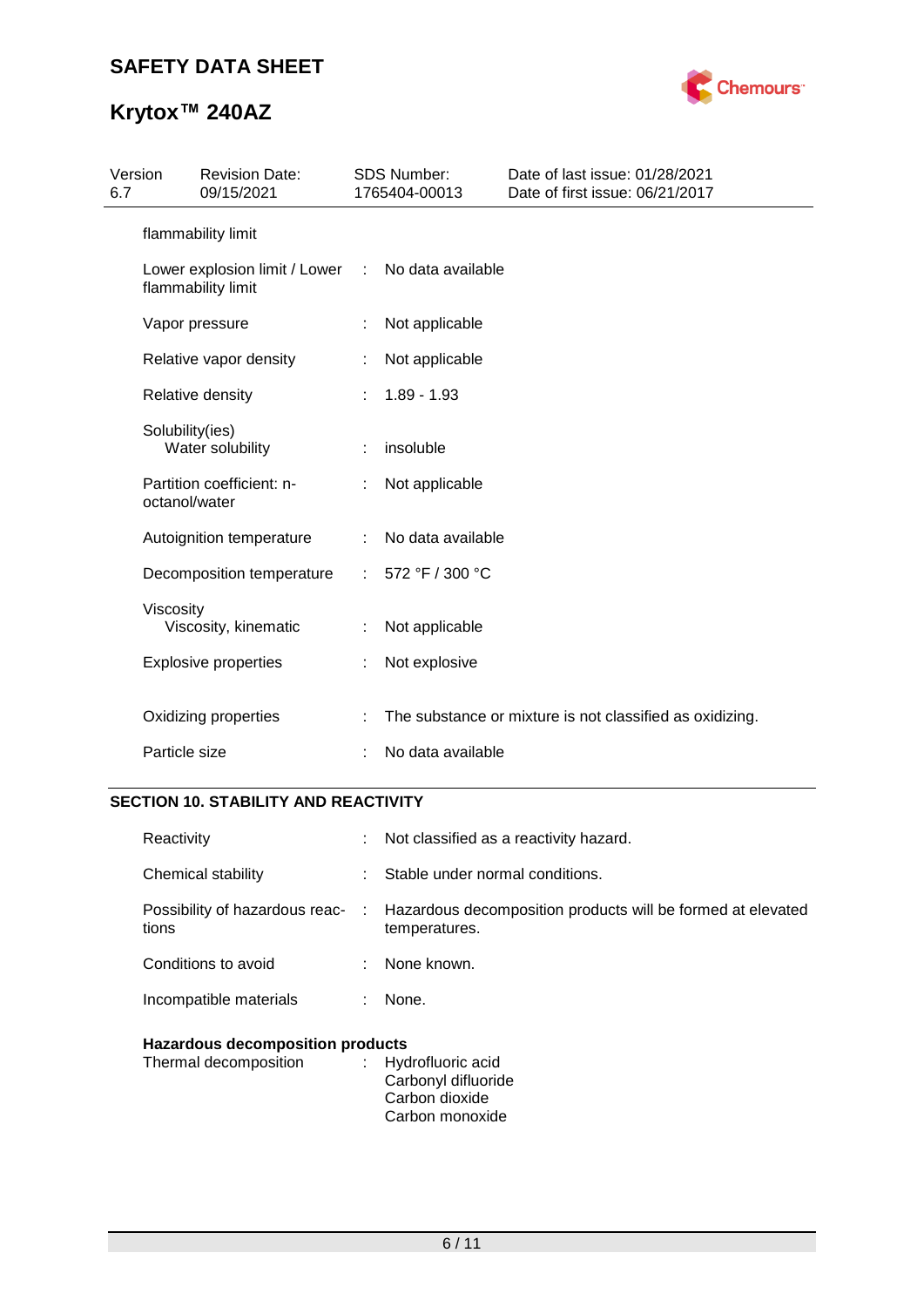### **SAFETY DATA SHEET**

Revision Date: 09/15/2021



Date of last issue: 01/28/2021 Date of first issue: 06/21/2017

# **Krytox™ 240AZ**

Version 6.7

|  |                                                                                                                                                                 | <b>SECTION 11. TOXICOLOGICAL INFORMATION</b>                                                                                                                                                                  |  |  |  |  |
|--|-----------------------------------------------------------------------------------------------------------------------------------------------------------------|---------------------------------------------------------------------------------------------------------------------------------------------------------------------------------------------------------------|--|--|--|--|
|  | Information on likely routes of exposure<br>Skin contact<br>Ingestion<br>Eye contact                                                                            |                                                                                                                                                                                                               |  |  |  |  |
|  | <b>Acute toxicity</b>                                                                                                                                           | Not classified based on available information.                                                                                                                                                                |  |  |  |  |
|  | <b>Skin corrosion/irritation</b>                                                                                                                                | Not classified based on available information.                                                                                                                                                                |  |  |  |  |
|  |                                                                                                                                                                 | Serious eye damage/eye irritation<br>Not classified based on available information.                                                                                                                           |  |  |  |  |
|  |                                                                                                                                                                 | <b>Respiratory or skin sensitization</b>                                                                                                                                                                      |  |  |  |  |
|  | <b>Skin sensitization</b>                                                                                                                                       | Not classified based on available information.                                                                                                                                                                |  |  |  |  |
|  | <b>Respiratory sensitization</b><br>Not classified based on available information.                                                                              |                                                                                                                                                                                                               |  |  |  |  |
|  | <b>Germ cell mutagenicity</b><br>Not classified based on available information.                                                                                 |                                                                                                                                                                                                               |  |  |  |  |
|  | Carcinogenicity<br><b>IARC</b>                                                                                                                                  | Not classified based on available information.<br>No ingredient of this product present at levels greater than or equal to 0.1% is<br>identified as probable, possible or confirmed human carcinogen by IARC. |  |  |  |  |
|  | <b>OSHA</b>                                                                                                                                                     | No component of this product present at levels greater than or equal to 0.1% is<br>on OSHA's list of regulated carcinogens.                                                                                   |  |  |  |  |
|  | <b>NTP</b>                                                                                                                                                      | No ingredient of this product present at levels greater than or equal to 0.1% is<br>identified as a known or anticipated carcinogen by NTP.                                                                   |  |  |  |  |
|  | <b>Reproductive toxicity</b><br>Not classified based on available information.<br><b>STOT-single exposure</b><br>Not classified based on available information. |                                                                                                                                                                                                               |  |  |  |  |
|  |                                                                                                                                                                 |                                                                                                                                                                                                               |  |  |  |  |
|  | <b>STOT-repeated exposure</b><br>Not classified based on available information.                                                                                 |                                                                                                                                                                                                               |  |  |  |  |
|  | <b>Aspiration toxicity</b>                                                                                                                                      | Not classified based on available information.                                                                                                                                                                |  |  |  |  |

SDS Number: 1765404-00013

### **SECTION 12. ECOLOGICAL INFORMATION**

**Ecotoxicity** No data available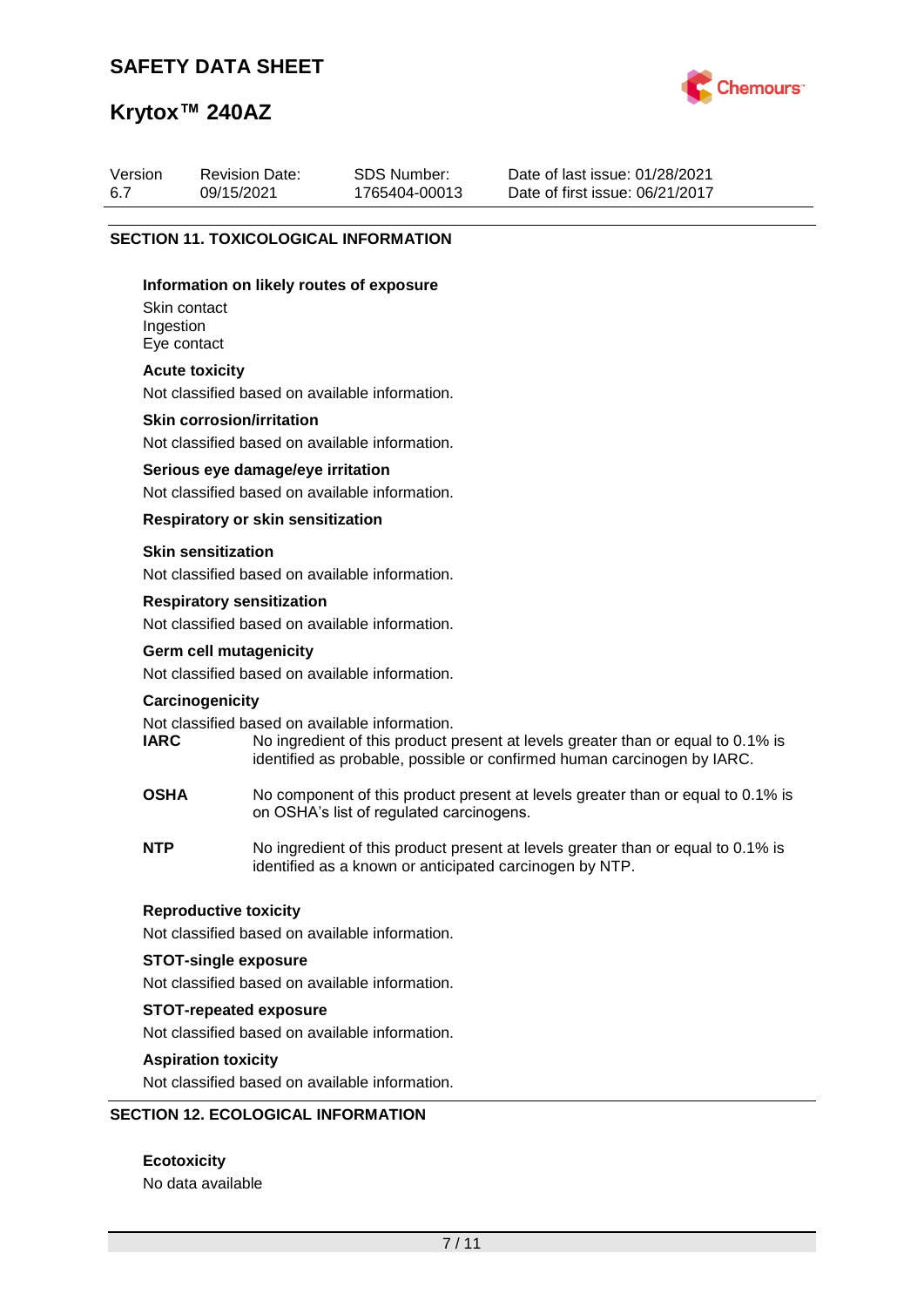

| Version                                    | <b>Revision Date:</b>                                     |  | <b>SDS Number:</b>                                                                                                                                             | Date of last issue: 01/28/2021                                           |  |
|--------------------------------------------|-----------------------------------------------------------|--|----------------------------------------------------------------------------------------------------------------------------------------------------------------|--------------------------------------------------------------------------|--|
| 6.7                                        | 09/15/2021                                                |  | 1765404-00013                                                                                                                                                  | Date of first issue: 06/21/2017                                          |  |
|                                            | <b>Persistence and degradability</b><br>No data available |  |                                                                                                                                                                |                                                                          |  |
|                                            | <b>Bioaccumulative potential</b><br>No data available     |  |                                                                                                                                                                |                                                                          |  |
|                                            | <b>Mobility in soil</b><br>No data available              |  |                                                                                                                                                                |                                                                          |  |
| Other adverse effects<br>No data available |                                                           |  |                                                                                                                                                                |                                                                          |  |
|                                            | <b>SECTION 13. DISPOSAL CONSIDERATIONS</b>                |  |                                                                                                                                                                |                                                                          |  |
|                                            | <b>Disposal methods</b><br>Waste from residues            |  |                                                                                                                                                                | Dispose of in accordance with local regulations.                         |  |
|                                            | Contaminated packaging                                    |  | Empty containers should be taken to an approved waste<br>handling site for recycling or disposal.<br>If not otherwise specified: Dispose of as unused product. |                                                                          |  |
|                                            |                                                           |  |                                                                                                                                                                |                                                                          |  |
|                                            | <b>SECTION 14. TRANSPORT INFORMATION</b>                  |  |                                                                                                                                                                |                                                                          |  |
|                                            | <b>International Regulations</b>                          |  |                                                                                                                                                                |                                                                          |  |
|                                            | <b>UNRTDG</b><br>Not regulated as a dangerous good        |  |                                                                                                                                                                |                                                                          |  |
|                                            | <b>IATA-DGR</b><br>Not regulated as a dangerous good      |  |                                                                                                                                                                |                                                                          |  |
|                                            | <b>IMDG-Code</b><br>Not regulated as a dangerous good     |  |                                                                                                                                                                |                                                                          |  |
|                                            | Not applicable for product as supplied.                   |  |                                                                                                                                                                | Transport in bulk according to Annex II of MARPOL 73/78 and the IBC Code |  |
|                                            | <b>Domestic regulation</b>                                |  |                                                                                                                                                                |                                                                          |  |
| 49 CFR                                     | Not regulated as a dangerous good                         |  |                                                                                                                                                                |                                                                          |  |

### **CERCLA Reportable Quantity**

This material does not contain any components with a CERCLA RQ.

### **SARA 304 Extremely Hazardous Substances Reportable Quantity**

This material does not contain any components with a section 304 EHS RQ.

**SARA 302 Extremely Hazardous Substances Threshold Planning Quantity** This material does not contain any components with a section 302 EHS TPQ.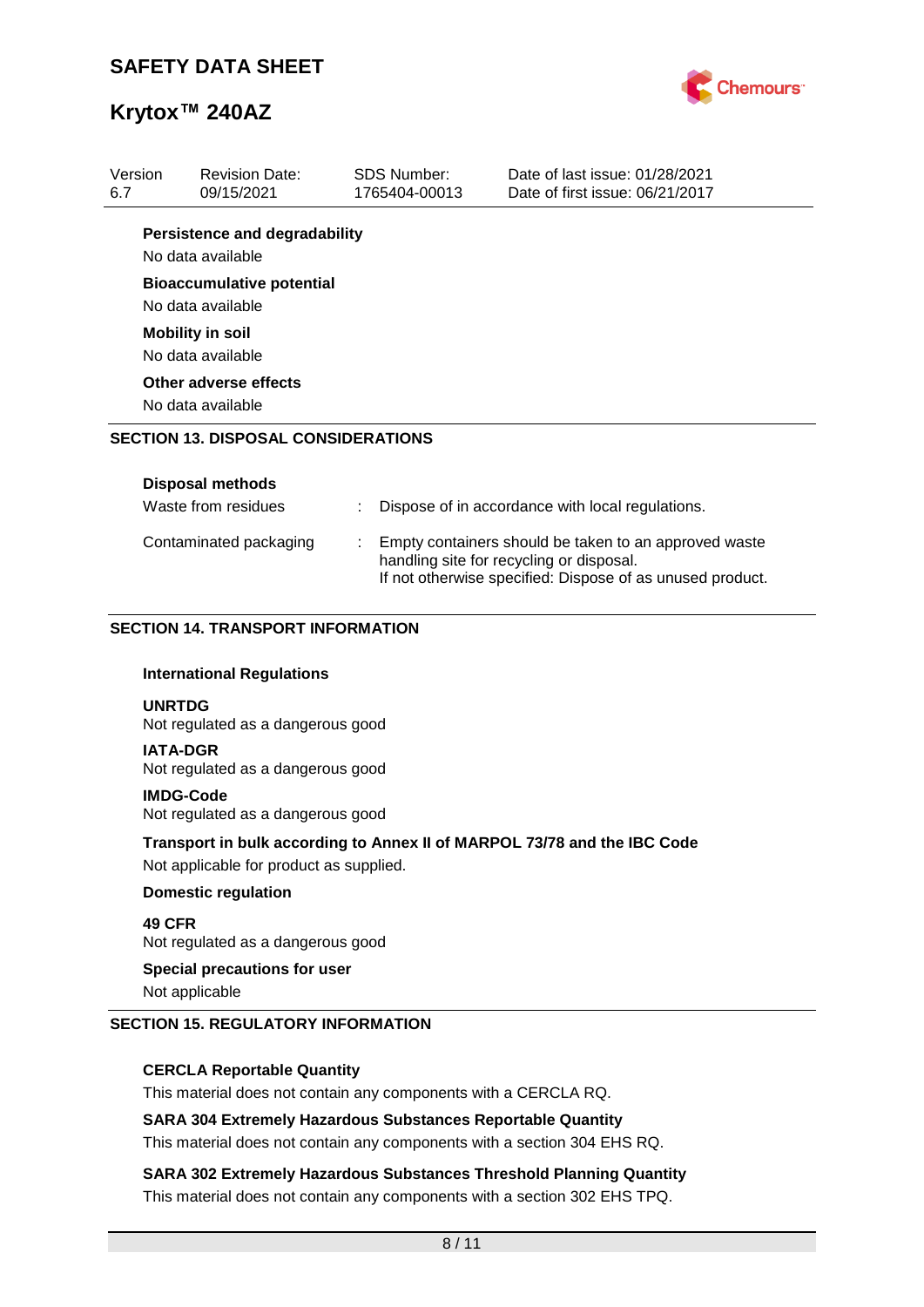

| Version<br>6.7 | <b>Revision Date:</b><br>09/15/2021                                                                                                              |  | <b>SDS Number:</b><br>1765404-00013                                                                                                                                                     | Date of last issue: 01/28/2021<br>Date of first issue: 06/21/2017                                                                                                                                                                                                                          |  |
|----------------|--------------------------------------------------------------------------------------------------------------------------------------------------|--|-----------------------------------------------------------------------------------------------------------------------------------------------------------------------------------------|--------------------------------------------------------------------------------------------------------------------------------------------------------------------------------------------------------------------------------------------------------------------------------------------|--|
|                | SARA 311/312 Hazards                                                                                                                             |  | : No SARA Hazards                                                                                                                                                                       |                                                                                                                                                                                                                                                                                            |  |
|                | <b>SARA 313</b><br><b>US State Regulations</b><br>Pennsylvania Right To Know<br><b>PFPE</b> fluid<br>Fluoropolymer<br><b>California Prop. 65</b> |  | This material does not contain any chemical components with<br>known CAS numbers that exceed the threshold (De Minimis)<br>reporting levels established by SARA Title III, Section 313. |                                                                                                                                                                                                                                                                                            |  |
|                |                                                                                                                                                  |  |                                                                                                                                                                                         |                                                                                                                                                                                                                                                                                            |  |
|                |                                                                                                                                                  |  |                                                                                                                                                                                         |                                                                                                                                                                                                                                                                                            |  |
|                |                                                                                                                                                  |  |                                                                                                                                                                                         | Trade secret<br>Trade secret                                                                                                                                                                                                                                                               |  |
|                |                                                                                                                                                  |  |                                                                                                                                                                                         |                                                                                                                                                                                                                                                                                            |  |
|                |                                                                                                                                                  |  |                                                                                                                                                                                         | WARNING: This product can expose you to chemicals including Pentadecafluorooctanoic acid,<br>which is/are known to the State of California to cause birth defects or other reproductive harm.<br>For more information go to www.P65Warnings.ca.gov. Note to User: This product is not made |  |

with PFOA nor is PFOA intentionally present in the product; however, it is possible that PFOA

may be present as an impurity at background (environmental) levels.

### **SECTION 16. OTHER INFORMATION**



Krytox™ and any associated logos are trademarks or copyrights of The Chemours Company FC, LLC.

Chemours™ and the Chemours Logo are trademarks of The Chemours Company. Before use read Chemours safety information.

For further information contact the local Chemours office or nominated distributors.

#### **Full text of other abbreviations**

| ACGIH     | : USA. ACGIH Threshold Limit Values (TLV)                   |
|-----------|-------------------------------------------------------------|
| NIOSH REL | : USA. NIOSH Recommended Exposure Limits                    |
| OSHA Z-1  | : USA. Occupational Exposure Limits (OSHA) - Table Z-1 Lim- |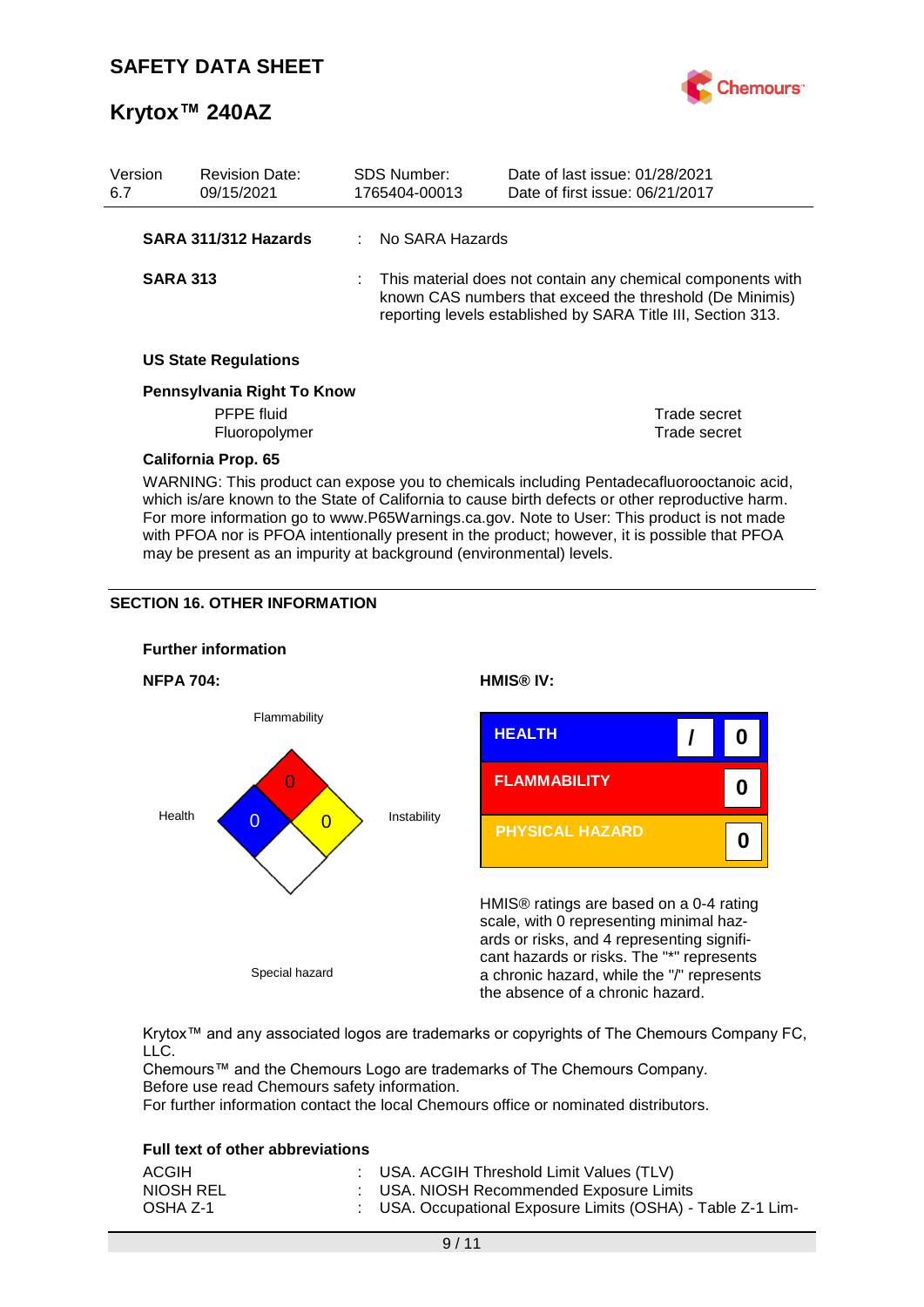

| Version<br>6.7                                 | <b>Revision Date:</b><br>09/15/2021 |                           | <b>SDS Number:</b><br>1765404-00013                                                         | Date of last issue: 01/28/2021<br>Date of first issue: 06/21/2017                              |  |  |  |  |
|------------------------------------------------|-------------------------------------|---------------------------|---------------------------------------------------------------------------------------------|------------------------------------------------------------------------------------------------|--|--|--|--|
|                                                |                                     |                           | its for Air Contaminants                                                                    |                                                                                                |  |  |  |  |
| OSHA Z-2                                       |                                     |                           | USA. Occupational Exposure Limits (OSHA) - Table Z-2                                        |                                                                                                |  |  |  |  |
| ACGIH / TWA                                    |                                     |                           | 8-hour, time-weighted average                                                               |                                                                                                |  |  |  |  |
| <b>ACGIH / STEL</b>                            |                                     | Short-term exposure limit |                                                                                             |                                                                                                |  |  |  |  |
| ACGIH / C<br>NIOSH REL / TWA<br>NIOSH REL / ST |                                     |                           | Ceiling limit                                                                               |                                                                                                |  |  |  |  |
|                                                |                                     |                           |                                                                                             | : Time-weighted average concentration for up to a 10-hour<br>workday during a 40-hour workweek |  |  |  |  |
|                                                |                                     |                           | : STEL - 15-minute TWA exposure that should not be exceeded<br>at any time during a workday |                                                                                                |  |  |  |  |
|                                                | NIOSH REL / C                       |                           |                                                                                             | Ceiling value not be exceeded at any time.                                                     |  |  |  |  |
|                                                | OSHA Z-1 / TWA                      |                           | 8-hour time weighted average                                                                |                                                                                                |  |  |  |  |
|                                                | OSHA Z-2 / TWA                      |                           | 8-hour time weighted average                                                                |                                                                                                |  |  |  |  |

AIIC - Australian Inventory of Industrial Chemicals; ASTM - American Society for the Testing of Materials; bw - Body weight; CERCLA - Comprehensive Environmental Response, Compensation, and Liability Act; CMR - Carcinogen, Mutagen or Reproductive Toxicant; DIN - Standard of the German Institute for Standardisation; DOT - Department of Transportation; DSL - Domestic Substances List (Canada); ECx - Concentration associated with x% response; EHS - Extremely Hazardous Substance; ELx - Loading rate associated with x% response; EmS - Emergency Schedule; ENCS - Existing and New Chemical Substances (Japan); ErCx - Concentration associated with x% growth rate response; ERG - Emergency Response Guide; GHS - Globally Harmonized System; GLP - Good Laboratory Practice; HMIS - Hazardous Materials Identification System; IARC - International Agency for Research on Cancer; IATA - International Air Transport Association; IBC - International Code for the Construction and Equipment of Ships carrying Dangerous Chemicals in Bulk; IC50 - Half maximal inhibitory concentration; ICAO - International Civil Aviation Organization; IECSC - Inventory of Existing Chemical Substances in China; IMDG - International Maritime Dangerous Goods; IMO - International Maritime Organization; ISHL - Industrial Safety and Health Law (Japan); ISO - International Organisation for Standardization; KECI - Korea Existing Chemicals Inventory; LC50 - Lethal Concentration to 50 % of a test population; LD50 - Lethal Dose to 50% of a test population (Median Lethal Dose); MARPOL - International Convention for the Prevention of Pollution from Ships; MSHA - Mine Safety and Health Administration; n.o.s. - Not Otherwise Specified; NFPA - National Fire Protection Association; NO(A)EC - No Observed (Adverse) Effect Concentration; NO(A)EL - No Observed (Adverse) Effect Level; NOELR - No Observable Effect Loading Rate; NTP - National Toxicology Program; NZIoC - New Zealand Inventory of Chemicals; OECD - Organization for Economic Co-operation and Development; OPPTS - Office of Chemical Safety and Pollution Prevention; PBT - Persistent, Bioaccumulative and Toxic substance; PICCS - Philippines Inventory of Chemicals and Chemical Substances; (Q)SAR - (Quantitative) Structure Activity Relationship; RCRA - Resource Conservation and Recovery Act; REACH - Regulation (EC) No 1907/2006 of the European Parliament and of the Council concerning the Registration, Evaluation, Authorisation and Restriction of Chemicals; RQ - Reportable Quantity; SADT - Self-Accelerating Decomposition Temperature; SARA - Superfund Amendments and Reauthorization Act; SDS - Safety Data Sheet; TCSI - Taiwan Chemical Substance Inventory; TECI - Thailand Existing Chemicals Inventory; TSCA - Toxic Substances Control Act (United States); UN - United Nations; UNRTDG - United Nations Recommendations on the Transport of Dangerous Goods; vPvB - Very Persistent and Very Bioaccumulative

| Sources of key data used to | Internal technical data, data from raw material SDSs, OECD |
|-----------------------------|------------------------------------------------------------|
| compile the Material Safety | eChem Portal search results and European Chemicals Agen-   |
| Data Sheet                  | cy, http://echa.europa.eu/                                 |

Revision Date : 09/15/2021